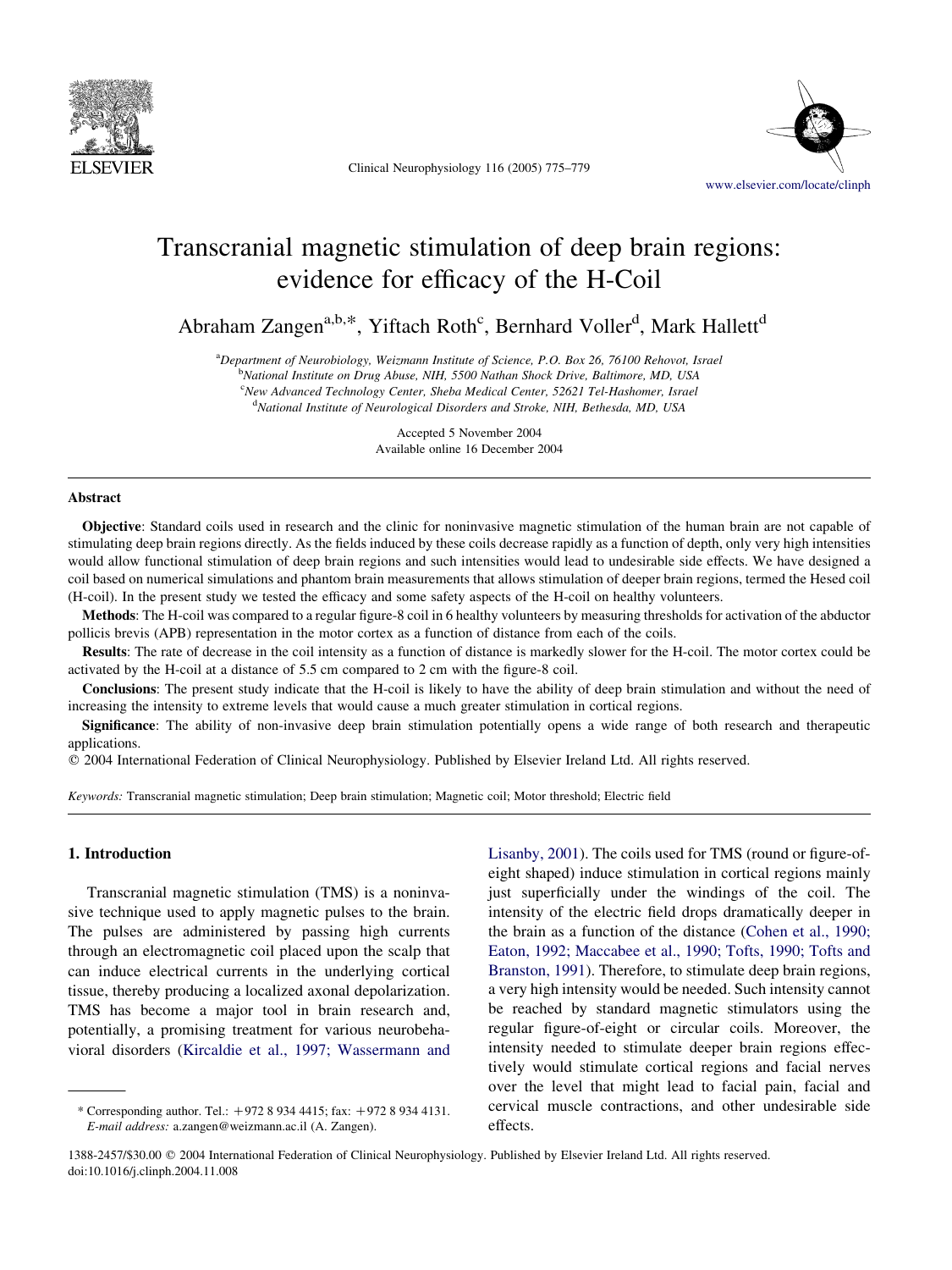Recently, we have developed a new coil, termed the Hesed Coil (H-coil), that enables effective stimulation of deep brain regions, without inducing a much greater stimulation of superficial cortical regions (Roth et al., 2002). The H-coil was designed based on numerical calculations and was optimized according to measurements of the induced electric fields in a phantom brain.

Physiological studies of peripheral nerves revealed that optimal activation occurs when the field is oriented in the same direction as the nerve fiber (Basser and Roth, 1991; Duran et al., 1989; Roth and Basser, 1990). Hence, in order to stimulate deep brain regions, it is necessary to use coils in such an orientation that they will produce a significant field in the preferable direction to activate the neurons under consideration.

In the present study we tested the biological efficacy of the H-coil, using the motor threshold as a measure of a biological effect. The rate of decrease of the electric field as a function of distance from the coil was measured by gradually increasing the distance of the coil from the skull and measuring the motor threshold at each distance. A comparison was made to the figure-8 coil.

### 2. Methods

## 2.1. Subject

Six healthy, right-handed volunteers (4 men and 2 women, mean age 36 yr, range 25–45 yr) gave written informed consent for the study, which was approved by the National Institute of Neurological Disorders and Stroke Institutional Review Board. Subjects were interviewed and examined by a neurologist and found to be free of any significant medical illness or medications known to affect the CNS.

# 2.2. TMS coils

The TMS coils used in this study were a specific version of the H-coil and a figure of eight coil. The H-coil version used in this study allows a comfortable placement above the hand motor cortex. The theoretical considerations and design principles of the H-coils are explained in our previous study [\(Roth et al., 2002\).](https://www.researchgate.net/publication/11031948_A_Coil_Design_for_Transcranial_Magnetic_Stimulation_of_Deep_Brain_Regions?el=1_x_8&enrichId=rgreq-e3c0febe-93fc-4ec6-8ea0-77d3af861b12&enrichSource=Y292ZXJQYWdlOzc5NDI4MDA7QVM6MTAyMTg1MjYyMTI1MDU5QDE0MDEzNzQyNzQwMDI=) In short, the coil is designed to generate summation of the electric field in a specific brain region by locating coil elements at different locations around this region, all of which have a common current component which induce electric field in the desired direction (termed  $+z$  direction). In addition, since a radial component has a dramatic effect on electric field magnitude and on the rate of decay of the electric field with distance, the overall length of coil elements which are nontangential to the skull should be minimized, and these elements as well as coil elements having current component in the opposite



Fig. 1. Sketch of the H-coil version used in this study placed on a human head. The coil orientation shown in the figure is designated for optimal stimulation of the right APB (indicated by a black spot). Coil details are explained in Section 2.

direction  $(-z$  direction) should be located as distant as possible from the brain region to be activated.

The H-coil version used in the present study is shown in Fig. 1. The coil has 10 strips carrying a current in a common direction  $(+z$  direction) and located around the desired motor cortex site (segments A–B and G–H in Fig. 1). The average length of the strips is 11 cm. The only coil elements having radial current components are those connected to the return paths of five of the strips (segments C–I and J–F in Fig. 1). The length of these wires is 8 cm. The return paths of the other five strips are placed on the head at the contralateral hemisphere (segment D–E in Fig. 1). The wires connecting between the strips and the return paths (segments B–C and F–A in Fig. 1) are on average 9 cm long.

The H-coil was compared to a standard commercial Magstim figure-of-8 coil with internal loop diameters of 7 cm.

# 2.3. Experimental setup

Subjects were seated with the right forearm and hand supported. Motor evoked potentials (MEPs) of the right abductor pollicis brevis (APB) muscle were recorded using silver–silver chloride surface electrodes. Subjects were instructed to maintain muscle relaxation throughout the study. EMG amplitude was amplified using a conventional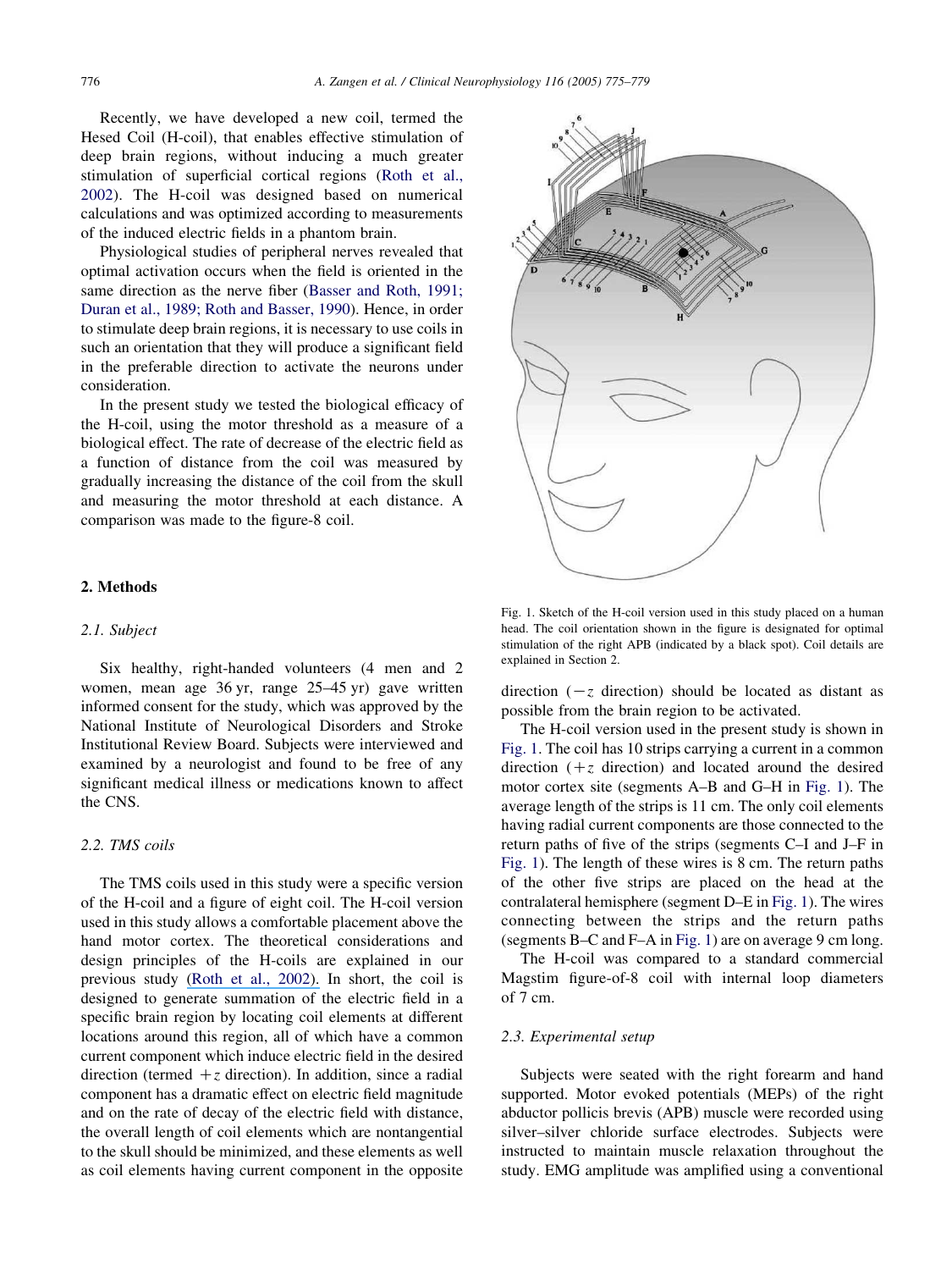A. Zangen et al. / Clinical Neurophysiology 116 (2005) 775–779 777

EMG machine (Counterpoint, Dantec Electronics, Skovlunde, Denmark) with band-pass between 10 and 2000 Hz. The signal was digitized at a frequency of 5 kHz and fed into a laboratory computer.

A Magstim Super Rapid stimulator (The Magstim Company New York, NY), which produces a biphasic pulse, coupled with either the figure-8 coil or the H-coil, was used. Preliminary studies showed the H-coil to have a loudness when activated of 122 dB, similar to other coils used in our laboratory. As standard laboratory practice, subjects were fitted with foam ear plugs to attenuate the sound.

The coil was placed on the scalp over the left motor cortex. The intersection of the figure-8 coil was placed tangentially to the scalp with the handle pointing backward and laterally at a  $45^\circ$  angle away from the midline. Thus the current induced in the neural tissue was directed approximately perpendicular to the line of the central sulcus and therefore optimal for activating the corticospinal pathways transsynaptically (Brasil-Neto et al., 1992; Kaneko et al., 1996). Similarly, the H-coil was placed on the scalp with the handle pointing backward in such a way that center of the strips cover the motor cortex and in such a direction that the current induced in the neural tissue would be perpendicular to the line of the central sulcus. With a slightly suprathreshold stimulus intensity, the stimulating coil was moved over the left hemisphere to determine the optimal position for eliciting MEPs of maximal amplitudes (the 'hot spot'). The optimal position of the coil was then marked on the scalp to ensure coil placement throughout the experiment. Resting motor threshold was determined to the nearest 1% of the maximum stimulator output and was defined as the minimal stimulus intensity required to produce MEPs of  $> 50 \mu V$  in  $\geq$  5 of 10 consecutive trials at least 5 s apart.

The coils were held in a stable coil holder, which could be adjusted at different heights above the 'hot spot' on the scalp. The resting motor threshold was determined at different distances above the scalp, using increments of 0.5 cm. Thus, the coil was moved in a radial direction away from the 'hot spot' and the threshold was measured for each distance.

#### 2.4. Safety measurements

Since the H-coil was not used in previous clinical TMS studies, we asked the subjects to report any side effects including pain, anxiety or dizziness, changes in mood [\(Watson et al., 1988\)](https://www.researchgate.net/publication/19758199_Watson_D_Clark_LA_Tellegen_A_Development_and_Validation_of_Brief_Measures_of_Positive_and_Negative_Affect_-_the_Panas_Scales_J_Pers_Soc_Psychol_54_1063-1070?el=1_x_8&enrichId=rgreq-e3c0febe-93fc-4ec6-8ea0-77d3af861b12&enrichSource=Y292ZXJQYWdlOzc5NDI4MDA7QVM6MTAyMTg1MjYyMTI1MDU5QDE0MDEzNzQyNzQwMDI=) and we performed cognitive and hearing tests before and after the TMS session. For the cognitive testing we used the CalCap computer program to test immediate and delayed memory as described previously [\(Wassermann et al., 1996\).](https://www.researchgate.net/publication/14294283_Wassermann_EM_Grafman_J_Berry_C_et_al_Use_and_safety_of_a_new_repetitive_transcranial_magnetic_stimulator?el=1_x_8&enrichId=rgreq-e3c0febe-93fc-4ec6-8ea0-77d3af861b12&enrichSource=Y292ZXJQYWdlOzc5NDI4MDA7QVM6MTAyMTg1MjYyMTI1MDU5QDE0MDEzNzQyNzQwMDI=)

# 3. Results

None of the 6 subjects who participated in the study reported any significant side effects after the TMS session.

 $4($  $0.0$  $0.5\,$  $1.0$  $1.5$   $2.0$   $2.5$   $3.0$   $3.5$   $4.0$  $4.5$  5.0 5.5 6.0 Distance from 'hot' spot (cm) Fig. 2. Intensity needed for APB stimulation at different heights above the scalp. Resting motor threshold of the APB was measured at different distances above the 'hot spot' when using either the H-coil or the figure-8 coil. The % of stimulator power needed to reach the resting motor threshold vs. the distance of the coil from the 'hot spot' on the skull is plotted. The

points represent means and SDs of 6 healthy volunteers.

We did not find any change in cognitive or hearing abilities in these 6 subjects. A slight and short lasting headache was reported by 1 out of the 6 subjects. In a different experiment done subsequently, not reported in this manuscript, we used the H-coil to deliver single or paired pulses at 1 Hz during 20 s over five different locations on the scalp in 3 additional subjects. The intensity of stimulation was 120% of motor threshold, the interval between the 20-s trains was 2 min and the total number of trains was 10 for each subject. The third of these subjects experienced some hearing loss in his left ear, a 30 dB loss at 4000 Hz which has been stable for 10 months and appears permanent. The ear protection had fallen out transiently during the study.

The percentage of stimulator output required for APB activation by each coil is plotted in Fig. 2 as a function of distance from the 'hot spot' on the scalp. It can be seen that the efficacy of the H-coil at large distances from the scalp was significantly greater as compared to the figure-8 coil. When using the maximal stimulation power output, the figure-8 coil can be effective (reach stimulation threshold) up to 2 cm away from the coil, while the H-coil can be effective at 5.5 cm away from the coil. Moreover, the rate of decay of effectiveness as a function of the distance from the coil is much slower in the H-coil relative to the figure-8 coil (Fig. 2).

#### 4. Discussion

The present study confirms our theoretical calculations and phantom brain measurements [\(Roth et al., 2002\)](https://www.researchgate.net/publication/11031948_A_Coil_Design_for_Transcranial_Magnetic_Stimulation_of_Deep_Brain_Regions?el=1_x_8&enrichId=rgreq-e3c0febe-93fc-4ec6-8ea0-77d3af861b12&enrichSource=Y292ZXJQYWdlOzc5NDI4MDA7QVM6MTAyMTg1MjYyMTI1MDU5QDE0MDEzNzQyNzQwMDI=)

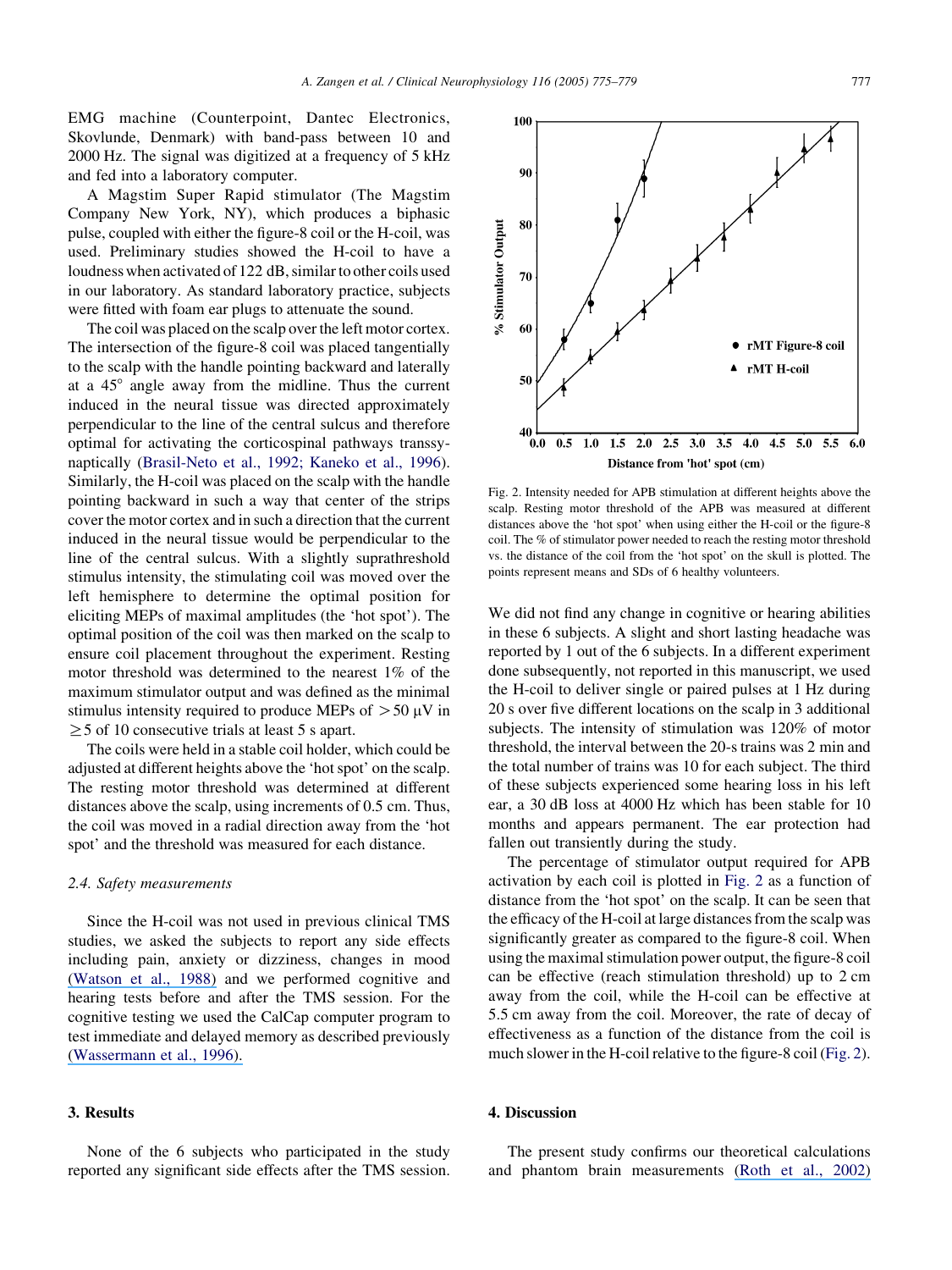indicating the ability of the H-coil to stimulate brain structures at a large distance from the coil. The comparison between the TMS coils demonstrated a significantly improved depth penetration, and a much slower rate of decay of effectiveness as a function of the distance from the coil, when using the H-coil relative to the regular figure-8 coil. This indicates that when stimulating deep brain regions by using the H-coil, the cortical stimulation is not much higher for the same activation in depth. Nevertheless, it is clear that stimulation of a deep brain region will involve cortical stimulation as well, at regions close to the coil and above the target in depth.

The H-coil produces a summation of the electric field from several coil elements carrying current in the same direction. In contrast, the electric field of the figure-8 coil is produced by a concentrated region in the center of the coil. In addition, the relative fraction of the figure-8 field that is produced by coil elements which are nontangential to skull surface is much larger than in the H-coil. These two reasons lead to the fact that although the figure 8 field is more focal, it has more significant reduction both in absolute field magnitude at any point and in the percentage of a deep region field relative to field at the surface.

In order to reach the stimulation threshold of neurons, a total field of 30–100 V/meter is needed (Kammer et al., 2001), therefore the figure-8 coil would hardly reach the stimulation threshold of the leg motor area, which is about 3 cm in depth, even when 100% of the Magstim stimulator output is used. When using a double cone coil, which produces very strong fields that decay quite fast as a function of distance [\(Roth et al., 2002\),](https://www.researchgate.net/publication/11031948_A_Coil_Design_for_Transcranial_Magnetic_Stimulation_of_Deep_Brain_Regions?el=1_x_8&enrichId=rgreq-e3c0febe-93fc-4ec6-8ea0-77d3af861b12&enrichSource=Y292ZXJQYWdlOzc5NDI4MDA7QVM6MTAyMTg1MjYyMTI1MDU5QDE0MDEzNzQyNzQwMDI=) 30–50% of the stimulator output is required to stimulate the leg motor area [\(Maccabee et al., 1990; Terao et al., 1994, 2000\).](https://www.researchgate.net/publication/15114687_Transcranial_stimulation_of_the_leg_area_of_the_motor_cortex_in_humans?el=1_x_8&enrichId=rgreq-e3c0febe-93fc-4ec6-8ea0-77d3af861b12&enrichSource=Y292ZXJQYWdlOzc5NDI4MDA7QVM6MTAyMTg1MjYyMTI1MDU5QDE0MDEzNzQyNzQwMDI=) Such stimulation is painful since a much higher field is induced in higher cortical areas and facial muscles. In order to reach a stimulation threshold at a depth of 4–6 cm, the figure-8 coil would not be sufficient and the double cone coil would cause even greater pain and perhaps other side-effects. According to our calculations and phantom brain measurements (Roth et al., 2002), in order to reach 50 V/m in depth of 5 cm, almost 500 V/m will have to be induced in depth of 1 cm when using the double cone coil while only 100 V/m will be induced when using the H-coil. Therefore, it is likely that excitation threshold can be reached at 4–6 cm using the H-coil without inducing pain and other side-effects. Nevertheless, as the field induced by the H-coil is less focal, it is possible that even the low intensity could produce a greater range of side-effects. In the present study, subjects did not report any special side-effects and there was no change in their cognitive testing.

It should be emphasized that although the structure stimulated in this study was in the motor cortex, and the medium between the coils and the 'hot spot' was mainly air, the rate of decay within the brain itself should be very similar. This is a delicate point that should be elaborated. The electric conductivity of the brain is much greater than

that of air. In conductive materials such as the brain, radial current components of the coil would lead to charge accumulation on the surface of the brain, which would cause a decrease of the field in any point inside the brain. Hence, the rate of decay of electric field with distance would be faster in the brain than that measured in air. Nevertheless, the field distribution inside the brain is independent of the location of the interface between the conductive and insulating media (Branston and Tofts, 1990; Eaton, 1992; Tofts, 1990). As a result, the rate of decay within the brain when attaching the coil to the skull would be similar to that measured in this study, where the coil was raised above the skull. Small changes are expected due to the fact that coil configuration relative to the skull is somewhat different when it is raised. The H-coil is designed to minimize radial current components when placed on the head; hence the amount of radial components may be slightly different and probably larger when the H-coil is raised above the head. Therefore, the advantage of the H-coil as compared to the figure-8 coil, in terms of the rate of decay of the field as a function of distance, may be even greater when the coils are placed on the head.

The present study is the first one in which the H-coil was used in humans. Although the H-coil has a remarkable ability to penetrate into deeper brain regions, due to the slower decay of the electric field as a function of distance, none of the subjects in the present study reported any side effects and cognitive or hearing abilities were not affected. Nevertheless, it should be emphasized that subjects in the present study experienced only 20–30 single pulses at intensities greater than those needed for minimal APB activation (when looking for the hot spot for APB activation) and that the rest of the pulses were given just at the minimal level for APB activation when the coil was placed either on the scalp or at different heights above the scalp. Future studies will address the safety and efficacy of the H-coil when used in higher doses. As we have reported, one subject has experienced some hearing loss in a subsequent experiment. Our past safety studies have not demonstrated that hearing loss is to be expected [\(Pascual-Leone et al., 1992\).](https://www.researchgate.net/publication/21606958_No_evidence_of_hearing_loss_in_humans_due_to_transcranial_magnetic_stimulation?el=1_x_8&enrichId=rgreq-e3c0febe-93fc-4ec6-8ea0-77d3af861b12&enrichSource=Y292ZXJQYWdlOzc5NDI4MDA7QVM6MTAyMTg1MjYyMTI1MDU5QDE0MDEzNzQyNzQwMDI=) As the loudness of the H-coil does not appear different from other coils, this result may be due in part to particularly sensitive hearing in this subject and lapse in the hearing protection. However, as we did caution before, the event does emphasize need in all TMS studies to take care to protect hearing.

The H-coil version used in this study was optimized for stimulation of the right APB motor cortex. Modified coil configuration, placement and orientation may be used for stimulation of other neuronal structures. The present study demonstrated the ability of the H-coil to effectively activate brain structures at a large distance from the coil, with a slow rate of decay of electric field with distance. These features of the H-coil may enable stimulation of almost any deep brain region or combination of regions, and thus bear